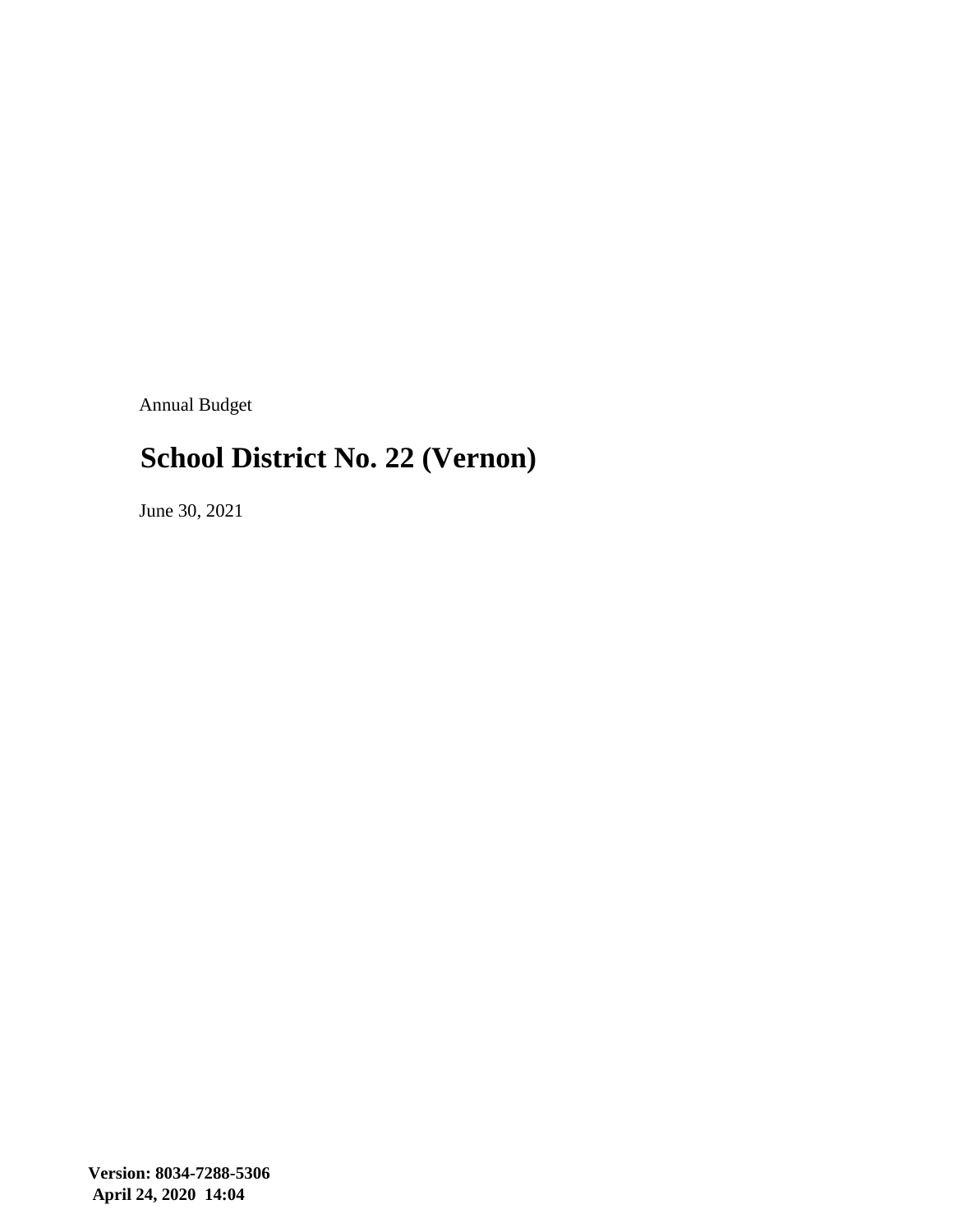June 30, 2021

Table of Contents

\*NOTE - Statement 1, Statement 3, Statement 5, Schedule 1 and Schedules 4A - 4D are used for Financial Statement reporting only.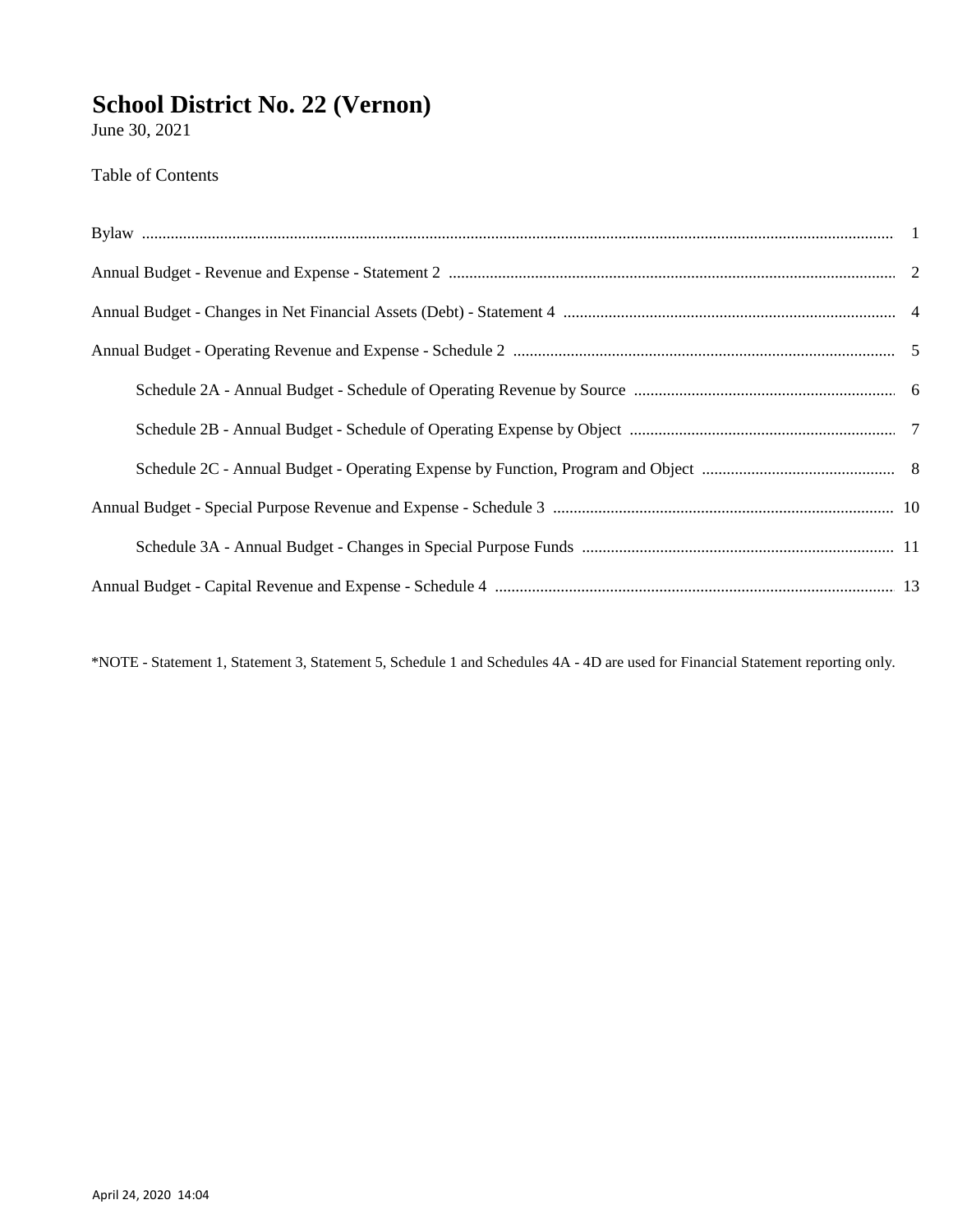#### **ANNUAL BUDGET BYLAW**

A Bylaw of THE BOARD OF EDUCATION OF SCHOOL DISTRICT NO. 22 (VERNON) (called the ''Board'') to adopt the Annual Budget of the Board for the fiscal year 2020/2021 pursuant to section 113 of the *School Act* , R.S.B.C., 1996, c. 412 as amended from time to time (called the "*Act* ").

- 1. Board has complied with the provisions of the Act respecting the Annual Budget adopted by this bylaw.
- 2. This bylaw may be cited as School District No. 22 (Vernon) Annual Budget Bylaw for fiscal year 2020/2021.
- 3. The attached Statement 2 showing the estimated revenue and expense for the 2020/2021 fiscal year and the total budget bylaw amount of \$108,535,837 for the 2020/2021 fiscal year was prepared in accordance with the *Act* .
- 4. Statement 2, 4 and Schedules 2 to 4 are adopted as the Annual Budget of the Board for the fiscal year 2020/2021.

| <b>READ A FIRST TIME THE</b> | DAY OF |  |
|------------------------------|--------|--|
|------------------------------|--------|--|

READ A SECOND TIME THE \_\_\_\_\_\_\_ DAY OF \_\_\_\_\_\_\_\_\_\_\_\_\_\_\_\_\_\_\_\_, 2020;

READ A THIRD TIME, PASSED AND ADOPTED THE \_\_\_\_\_\_ DAY OF \_\_\_\_\_\_\_\_\_\_\_\_\_\_\_\_\_, 2020;

**Chairperson of the Board**

**Secretary Treasurer**

| I HEREBY CERTIFY this to be a true original of School District No. 22 (Vernon) |        |       |
|--------------------------------------------------------------------------------|--------|-------|
| Annual Budget Bylaw 2020/2021, adopted by the Board the                        | DAY OF | 2020. |

**Secretary Treasurer**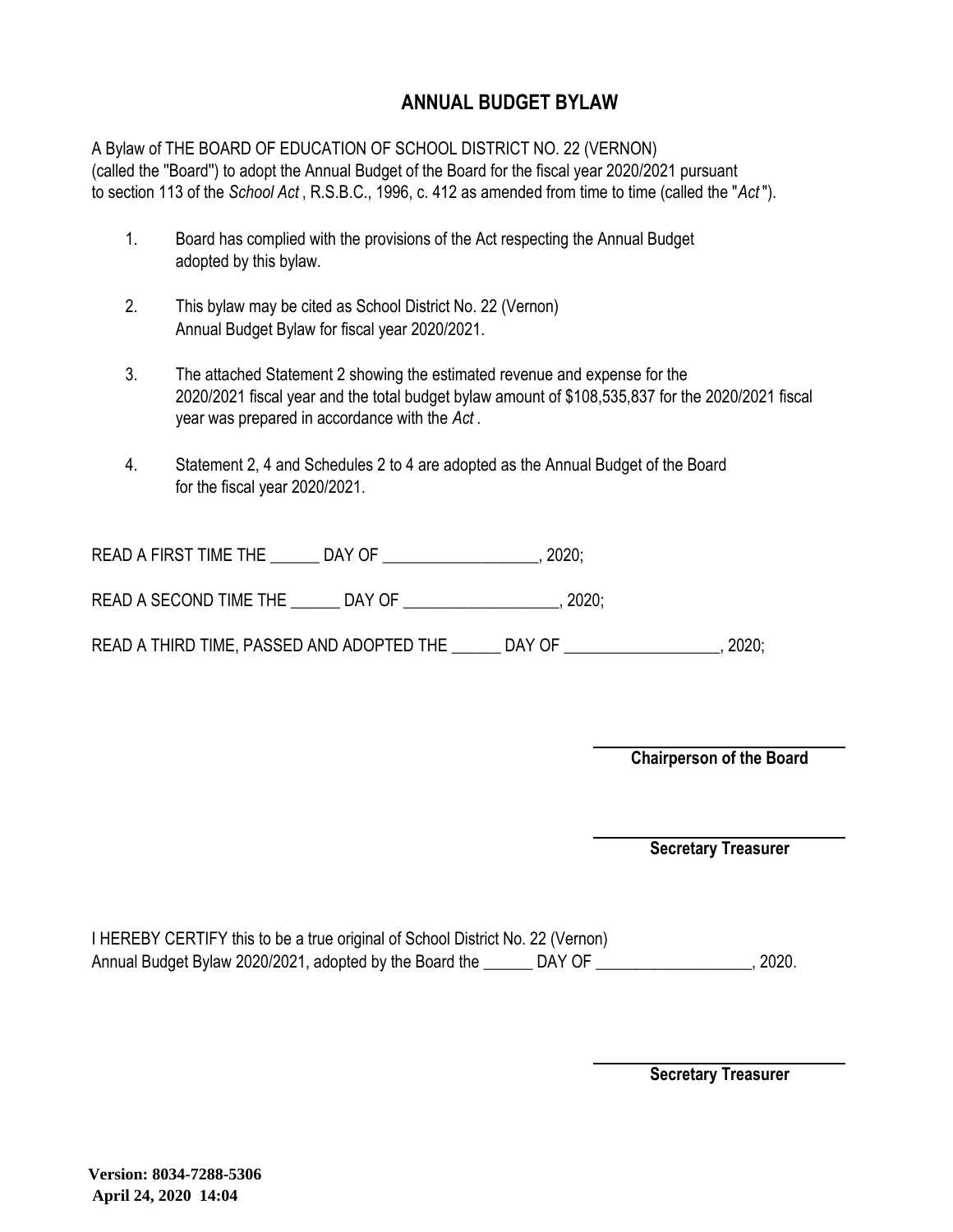Annual Budget - Revenue and Expense Year Ended June 30, 2021

|                                                                                                   | 2021                 | 2020 Amended              |
|---------------------------------------------------------------------------------------------------|----------------------|---------------------------|
|                                                                                                   | <b>Annual Budget</b> | <b>Annual Budget</b>      |
| <b>Ministry Operating Grant Funded FTE's</b>                                                      |                      |                           |
| School-Age                                                                                        | 8,661.625            | 8,616.500                 |
| Adult                                                                                             | 8.125                | 10.125                    |
| Other                                                                                             | 27.000               | 21.375                    |
| <b>Total Ministry Operating Grant Funded FTE's</b>                                                | 8,696.750            | 8,648.000                 |
| <b>Revenues</b>                                                                                   | \$                   | $\boldsymbol{\mathsf{S}}$ |
| <b>Provincial Grants</b>                                                                          |                      |                           |
| Ministry of Education                                                                             | 95,796,065           | 92,772,943                |
| Other                                                                                             | 317,864              | 317,864                   |
| Tuition                                                                                           | 310,050              | 5,278,828                 |
| <b>Other Revenue</b>                                                                              | 4,301,266            | 5,097,897                 |
| <b>Rentals and Leases</b>                                                                         | 50,000               | 50,000                    |
| <b>Investment Income</b>                                                                          | 223,362              | 345,000                   |
| Amortization of Deferred Capital Revenue                                                          | 4,121,761            | 4,052,769                 |
| <b>Total Revenue</b>                                                                              | 105,120,368          | 107,915,301               |
| <b>Expenses</b>                                                                                   |                      |                           |
| Instruction                                                                                       | 85,017,738           | 87, 137, 484              |
| <b>District Administration</b>                                                                    | 3,202,641            | 3,259,250                 |
| <b>Operations and Maintenance</b>                                                                 | 15,017,385           | 15,373,328                |
| <b>Transportation and Housing</b>                                                                 | 2,733,390            | 2,686,685                 |
| <b>Total Expense</b>                                                                              | 105,971,154          | 108,456,747               |
| <b>Net Revenue (Expense)</b>                                                                      | (850, 786)           | (541, 446)                |
| <b>Budgeted Allocation (Retirement) of Surplus (Deficit)</b>                                      | 1,136,788            | 2,905,864                 |
| <b>Budgeted Surplus (Deficit), for the year</b>                                                   | 286,002              | 2,364,418                 |
| Budgeted Surplus (Deficit), for the year comprised of:<br><b>Operating Fund Surplus (Deficit)</b> |                      |                           |
| Special Purpose Fund Surplus (Deficit)                                                            | (61, 638)            | 420,000                   |
| Capital Fund Surplus (Deficit)                                                                    | 347,640              | 1,944,418                 |
| <b>Budgeted Surplus (Deficit), for the year</b>                                                   | 286,002              | 2,364,418                 |
|                                                                                                   |                      |                           |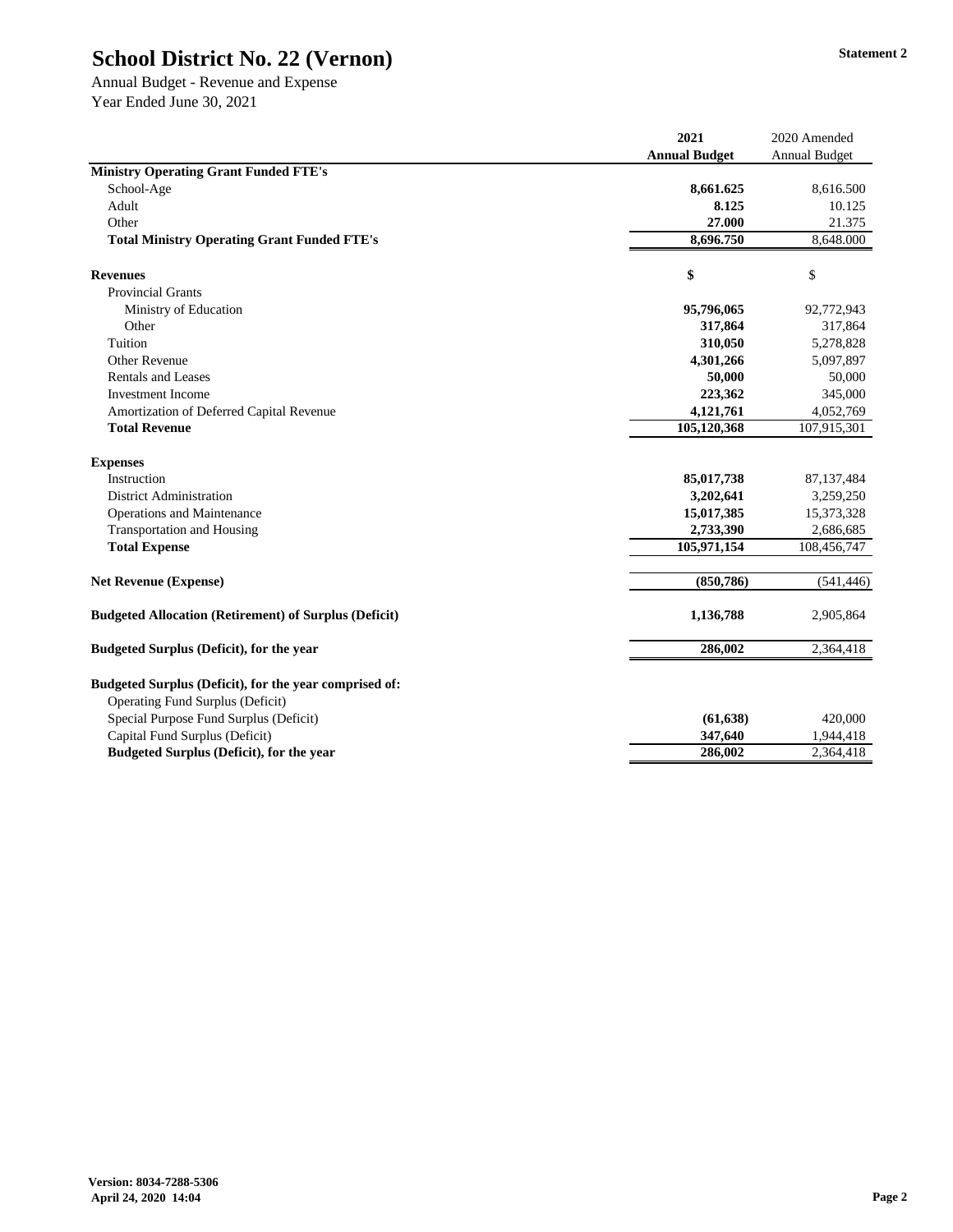Annual Budget - Revenue and Expense Year Ended June 30, 2021

|                                                                     | 2021                 | 2020 Amended         |
|---------------------------------------------------------------------|----------------------|----------------------|
|                                                                     | <b>Annual Budget</b> | <b>Annual Budget</b> |
| <b>Budget Bylaw Amount</b>                                          |                      |                      |
| <b>Operating - Total Expense</b>                                    | 88,959,846           | 91,107,664           |
| <b>Operating - Tangible Capital Assets Purchased</b>                | 401,727              | 407,727              |
| Special Purpose Funds - Total Expense                               | 11,322,504           | 11,926,255           |
| Special Purpose Funds - Tangible Capital Assets Purchased           | 329,956              | 333,750              |
| Capital Fund - Total Expense                                        | 5,688,804            | 5,422,828            |
| Capital Fund - Tangible Capital Assets Purchased from Local Capital | 1,833,000            | 3,871,734            |
| <b>Total Budget Bylaw Amount</b>                                    | 108,535,837          | 113,069,958          |

**Approved by the Board**

Signature of the Chairperson of the Board of Education

Signature of the Superintendent

Signature of the Secretary Treasurer

Date Signed

Date Signed

Date Signed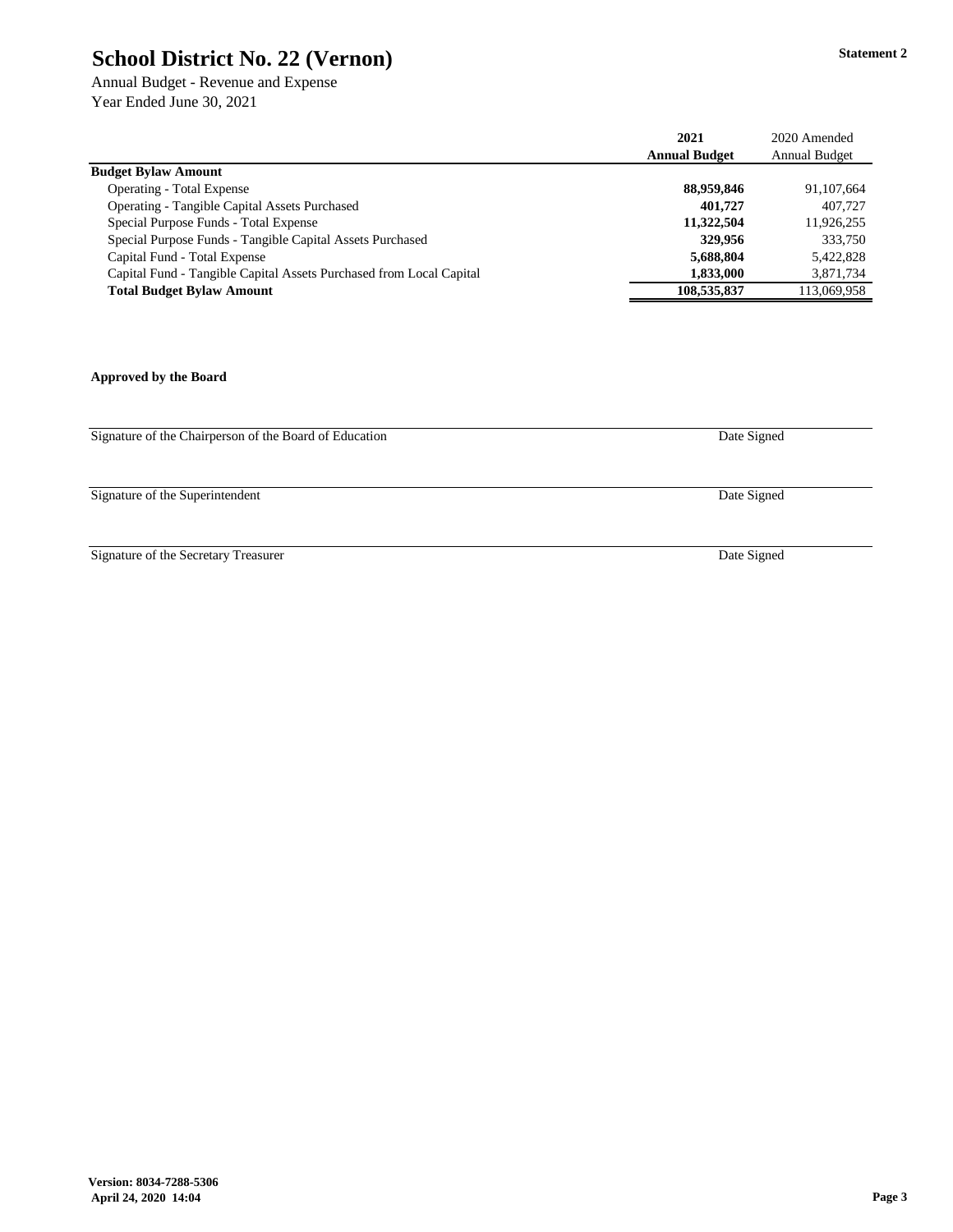Annual Budget - Changes in Net Financial Assets (Debt) Year Ended June 30, 2021

|                                                          | 2021                 | 2020 Amended         |
|----------------------------------------------------------|----------------------|----------------------|
|                                                          | <b>Annual Budget</b> | <b>Annual Budget</b> |
|                                                          | \$                   | P                    |
| Surplus (Deficit) for the year                           | (850, 786)           | (541, 446)           |
| <b>Effect of change in Tangible Capital Assets</b>       |                      |                      |
| <b>Acquisition of Tangible Capital Assets</b>            |                      |                      |
| From Operating and Special Purpose Funds                 | (731, 683)           | (741, 477)           |
| From Local Capital                                       | (1,833,000)          | (3,871,734)          |
| From Deferred Capital Revenue                            | (3,328,148)          | (3,581,430)          |
| <b>Total Acquisition of Tangible Capital Assets</b>      | (5,892,831)          | (8,194,641)          |
| <b>Amortization of Tangible Capital Assets</b>           | 5,688,804            | 5,422,828            |
| <b>Total Effect of change in Tangible Capital Assets</b> | (204, 027)           | (2,771,813)          |
|                                                          | $\blacksquare$       |                      |
| (Increase) Decrease in Net Financial Assets (Debt)       | (1,054,813)          | (3,313,259)          |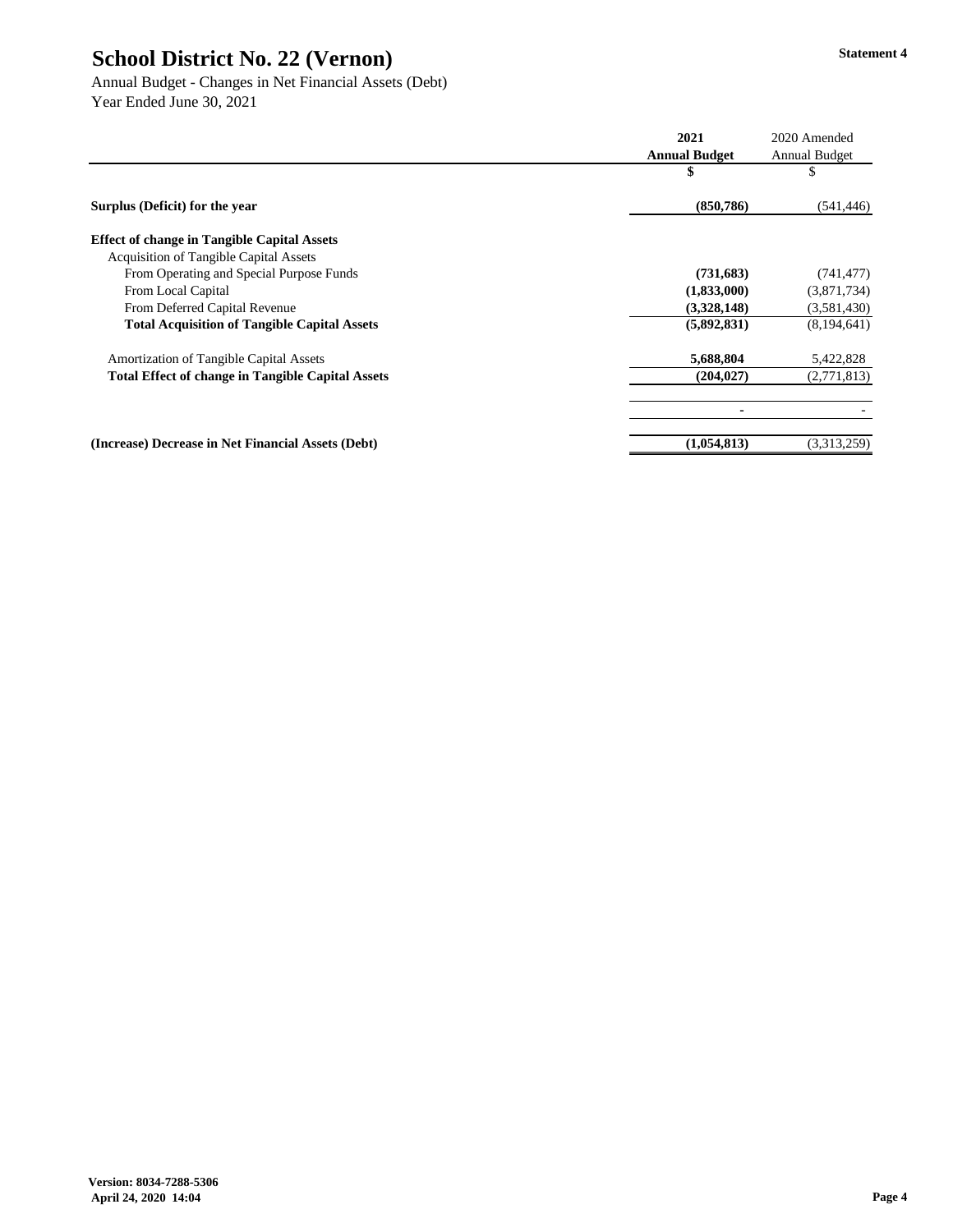#### Annual Budget - Operating Revenue and Expense Year Ended June 30, 2021

|                                                  | 2021                 | 2020 Amended         |
|--------------------------------------------------|----------------------|----------------------|
|                                                  | <b>Annual Budget</b> | <b>Annual Budget</b> |
|                                                  | \$                   | \$                   |
| <b>Revenues</b>                                  |                      |                      |
| <b>Provincial Grants</b>                         |                      |                      |
| Ministry of Education                            | 87,303,605           | 83,992,938           |
| Other                                            | 317,864              | 317,864              |
| Tuition                                          | 310,050              | 5,278,828            |
| <b>Other Revenue</b>                             | 1,226,266            | 1,182,897            |
| <b>Rentals and Leases</b>                        | 50,000               | 50,000               |
| <b>Investment Income</b>                         | 170,000              | 250,000              |
| <b>Total Revenue</b>                             | 89, 377, 785         | 91,072,527           |
| <b>Expenses</b>                                  |                      |                      |
| Instruction                                      | 74,042,704           | 76,272,513           |
| <b>District Administration</b>                   | 3,202,641            | 3,233,250            |
| <b>Operations and Maintenance</b>                | 9,647,960            | 9,530,420            |
| <b>Transportation and Housing</b>                | 2,066,541            | 2,071,481            |
| <b>Total Expense</b>                             | 88,959,846           | 91,107,664           |
| <b>Net Revenue (Expense)</b>                     | 417,939              | (35, 137)            |
| <b>Budgeted Prior Year Surplus Appropriation</b> | 1,136,788            | 2,905,864            |
| Net Transfers (to) from other funds              |                      |                      |
| <b>Tangible Capital Assets Purchased</b>         | (401, 727)           | (407, 727)           |
| Local Capital                                    | (1,163,000)          | (2,493,000)          |
| Other                                            | 10,000               | 30,000               |
| <b>Total Net Transfers</b>                       | (1,554,727)          | (2,870,727)          |
| <b>Budgeted Surplus (Deficit), for the year</b>  | $\blacksquare$       |                      |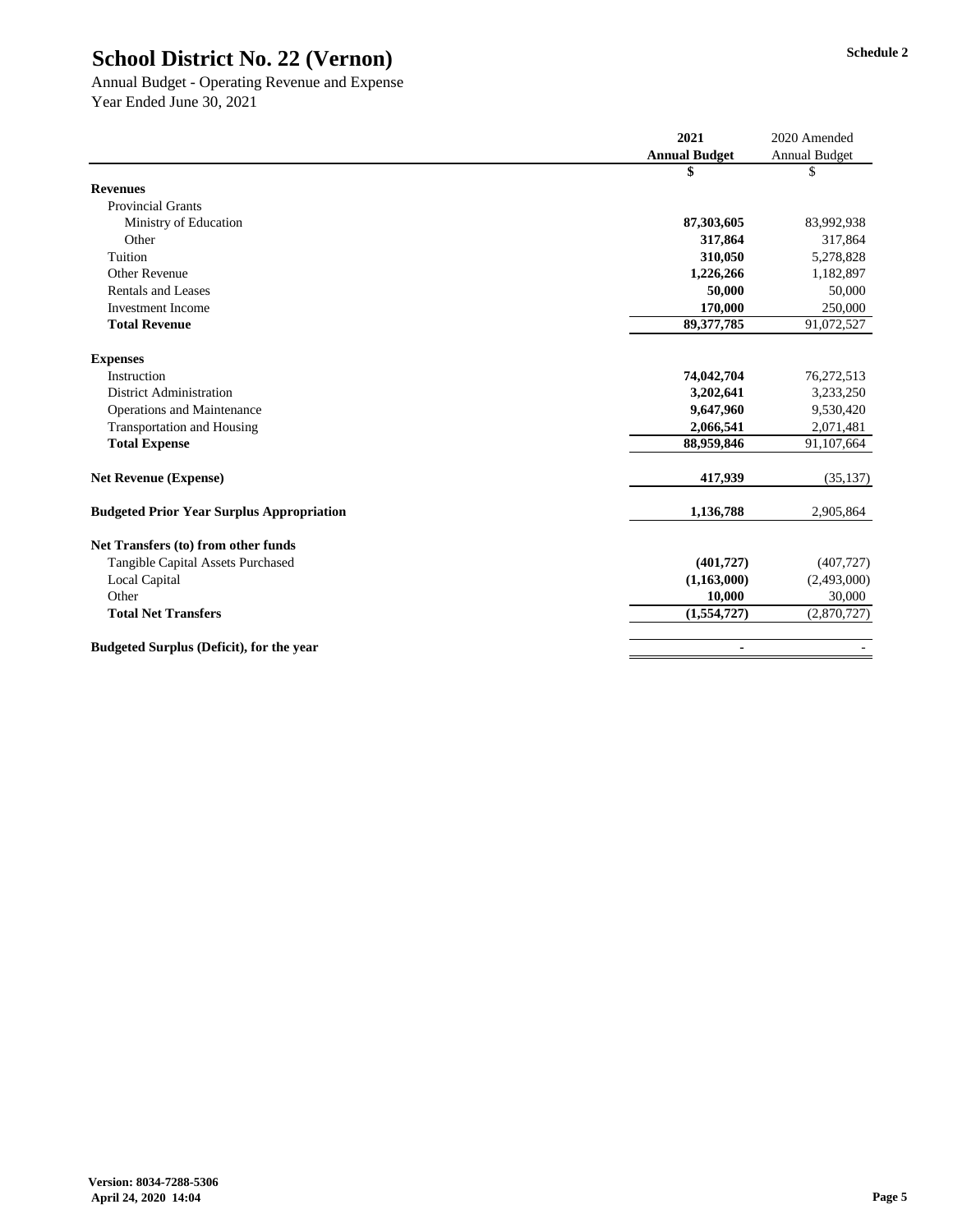# Annual Budget - Schedule of Operating Revenue by Source

|                                                        | 2021                 | 2020 Amended         |
|--------------------------------------------------------|----------------------|----------------------|
|                                                        | <b>Annual Budget</b> | <b>Annual Budget</b> |
|                                                        | \$                   | \$                   |
| <b>Provincial Grants - Ministry of Education</b>       |                      |                      |
| Operating Grant, Ministry of Education                 | 85,495,328           | 83,423,678           |
| <b>ISC/LEA Recovery</b>                                | (1,032,463)          | (998, 994)           |
| Other Ministry of Education Grants                     |                      |                      |
| Pay Equity                                             | 85,865               | 85,865               |
| <b>Funding for Graduated Adults</b>                    | 9,691                | 9,691                |
| <b>Transportation Supplement</b>                       | 361,094              | 361,094              |
| Carbon Tax Grant                                       |                      | 50,000               |
| <b>Employer Health Tax Grant</b>                       |                      | 648,766              |
| FSA and Monitored Marking                              | 12,964               | 12,964               |
| Other grants                                           |                      | 4,000                |
| <b>Labour Settlement Funding</b>                       | 2,371,126            | 330,000              |
| Special Needs Enrolment Growth                         |                      | 65,874               |
| <b>Total Provincial Grants - Ministry of Education</b> | 87,303,605           | 83,992,938           |
| <b>Provincial Grants - Other</b>                       | 317,864              | 317,864              |
| <b>Tuition</b>                                         |                      |                      |
| <b>International and Out of Province Students</b>      | 310,050              | 5,278,828            |
| <b>Total Tuition</b>                                   | 310,050              | 5,278,828            |
| <b>Other Revenues</b>                                  |                      |                      |
| <b>Funding from First Nations</b>                      | 1,032,463            | 998,994              |
| Miscellaneous                                          |                      |                      |
| <b>Transportation fees</b>                             | 160,000              | 150,000              |
| Artists in Education (ArtStarts)                       | 9,500                | 9,600                |
| Miscellaneous                                          | 23,303               | 23,303               |
| <b>Other Grants</b>                                    | 1,000                | 1,000                |
| <b>Total Other Revenue</b>                             | 1,226,266            | 1,182,897            |
| <b>Rentals and Leases</b>                              | 50,000               | 50,000               |
| <b>Investment Income</b>                               | 170,000              | 250,000              |
| <b>Total Operating Revenue</b>                         | 89, 377, 785         | 91,072,527           |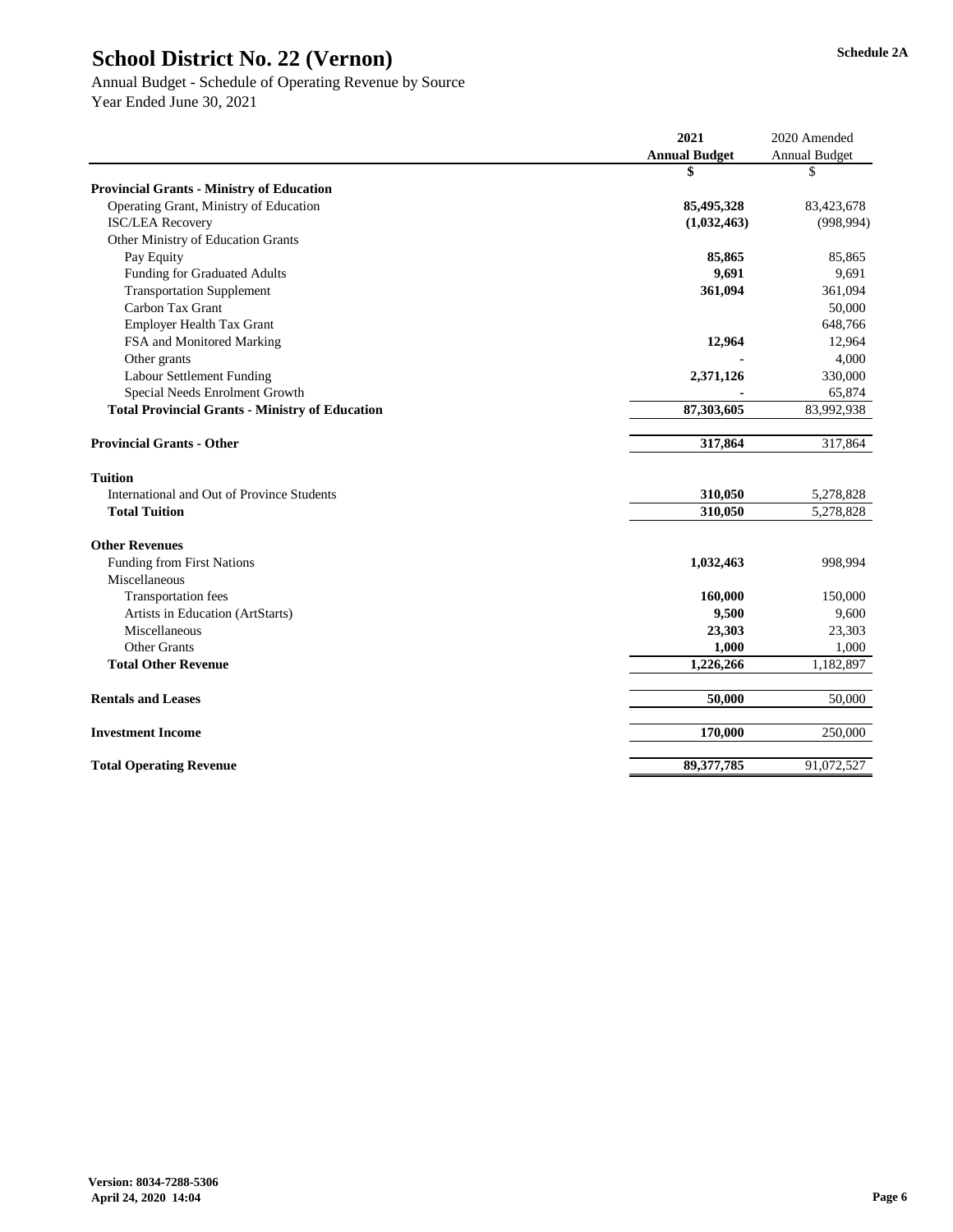#### Annual Budget - Schedule of Operating Expense by Object Year Ended June 30, 2021

|                                     | 2021                 | 2020 Amended         |
|-------------------------------------|----------------------|----------------------|
|                                     | <b>Annual Budget</b> | <b>Annual Budget</b> |
|                                     | \$                   | \$                   |
| <b>Salaries</b>                     |                      |                      |
| Teachers                            | 40,304,945           | 39,575,216           |
| Principals and Vice Principals      | 5,153,708            | 4,894,992            |
| <b>Educational Assistants</b>       | 5,295,979            | 5,226,229            |
| <b>Support Staff</b>                | 7,938,433            | 7,824,605            |
| <b>Other Professionals</b>          | 2,186,574            | 2,128,598            |
| Substitutes                         | 3,226,373            | 3,204,971            |
| <b>Total Salaries</b>               | 64,106,012           | 62,854,611           |
|                                     |                      |                      |
| <b>Employee Benefits</b>            | 16,352,465           | 15,955,404           |
|                                     |                      |                      |
| <b>Total Salaries and Benefits</b>  | 80,458,477           | 78,810,015           |
| <b>Services and Supplies</b>        |                      |                      |
| <b>Services</b>                     | 2,798,944            | 5,335,469            |
| <b>Student Transportation</b>       | 8,000                | 8,815                |
| Professional Development and Travel | 778,497              | 782,571              |
| <b>Rentals and Leases</b>           | 122,675              | 122,675              |
| Dues and Fees                       | 86,439               | 86,439               |
| Insurance                           | 245,422              | 488,647              |
| Supplies                            | 2,399,364            | 3,437,995            |
| <b>Utilities</b>                    | 2,062,028            | 2,035,038            |
| <b>Total Services and Supplies</b>  | 8,501,369            | 12,297,649           |
| <b>Total Operating Expense</b>      | 88,959,846           | 91,107,664           |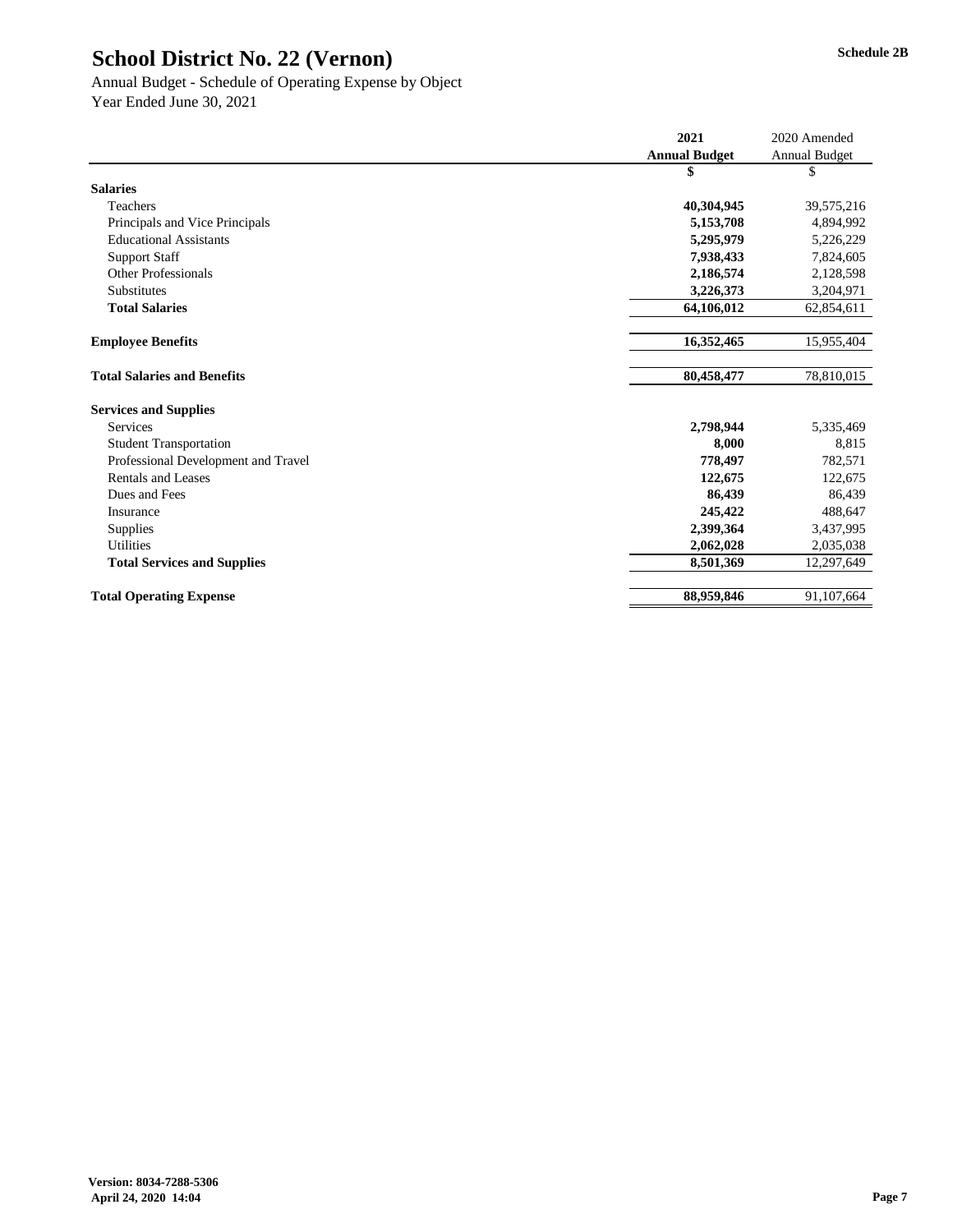# School District No. 22 (Vernon) Schedule 2C

Annual Budget - Operating Expense by Function, Program and Object

|                                                 | <b>Teachers</b><br><b>Salaries</b> | <b>Principals and</b><br><b>Vice Principals</b><br><b>Salaries</b> | <b>Educational</b><br><b>Assistants</b><br><b>Salaries</b> | <b>Support</b><br><b>Staff</b><br><b>Salaries</b> | <b>Other</b><br><b>Professionals</b><br><b>Salaries</b> | <b>Substitutes</b><br><b>Salaries</b> | <b>Total</b><br><b>Salaries</b> |
|-------------------------------------------------|------------------------------------|--------------------------------------------------------------------|------------------------------------------------------------|---------------------------------------------------|---------------------------------------------------------|---------------------------------------|---------------------------------|
|                                                 | \$                                 | S                                                                  | \$                                                         | \$                                                |                                                         | \$                                    | \$                              |
| 1 Instruction                                   |                                    |                                                                    |                                                            |                                                   |                                                         |                                       |                                 |
| 1.02 Regular Instruction                        | 31,962,305                         | 1,280,880                                                          |                                                            | 462,473                                           |                                                         | 2,649,913                             | 36, 355, 571                    |
| 1.03 Career Programs                            | 406,732                            | 108,369                                                            |                                                            | 33,534                                            | 18,500                                                  | 23,500                                | 590,635                         |
| 1.07 Library Services                           | 726,006                            |                                                                    |                                                            | 273,445                                           |                                                         | 17,954                                | 1,017,405                       |
| 1.08 Counselling                                | 1,427,526                          |                                                                    |                                                            |                                                   |                                                         | 17,554                                | 1,445,080                       |
| 1.10 Special Education                          | 5,106,160                          | 207,118                                                            | 4,689,811                                                  | 67,272                                            | 240,510                                                 | 321,918                               | 10,632,789                      |
| 1.30 English Language Learning                  | 285,298                            |                                                                    |                                                            |                                                   |                                                         |                                       | 285,298                         |
| 1.31 Indigenous Education                       | 343,510                            | 118,825                                                            | 606,168                                                    | 36,802                                            | 162,776                                                 | 17,000                                | 1,285,081                       |
| 1.41 School Administration                      |                                    | 3,275,963                                                          |                                                            | 1,434,563                                         |                                                         | 33,050                                | 4,743,576                       |
| 1.60 Summer School                              | 24,000                             |                                                                    |                                                            |                                                   |                                                         |                                       | 24,000                          |
| 1.62 International and Out of Province Students | 23,408                             | 135,461                                                            | $\overline{\phantom{a}}$                                   | 56,495                                            | 51,772                                                  |                                       | 267,136                         |
| <b>Total Function 1</b>                         | 40,304,945                         | 5,126,616                                                          | 5,295,979                                                  | 2,364,584                                         | 473,558                                                 | 3,080,889                             | 56,646,571                      |
| <b>4 District Administration</b>                |                                    |                                                                    |                                                            |                                                   |                                                         |                                       |                                 |
| 4.11 Educational Administration                 |                                    | 27,092                                                             |                                                            | 126,922                                           | 667,065                                                 | 10,000                                | 831,079                         |
| 4.40 School District Governance                 |                                    |                                                                    |                                                            |                                                   | 130,628                                                 |                                       | 130,628                         |
| 4.41 Business Administration                    |                                    |                                                                    | $\overline{\phantom{a}}$                                   | 512,033                                           | 518,369                                                 | 3,200                                 | 1,033,602                       |
| <b>Total Function 4</b>                         |                                    | 27,092                                                             | $\blacksquare$                                             | 638,955                                           | 1,316,062                                               | 13,200                                | 1,995,309                       |
| <b>5 Operations and Maintenance</b>             |                                    |                                                                    |                                                            |                                                   |                                                         |                                       |                                 |
| 5.41 Operations and Maintenance Administration  |                                    |                                                                    |                                                            | 92,605                                            | 292,626                                                 | 1,551                                 | 386,782                         |
| 5.50 Maintenance Operations                     |                                    |                                                                    | $\overline{\phantom{a}}$                                   | 3,644,462                                         |                                                         | 76,284                                | 3,720,746                       |
| 5.52 Maintenance of Grounds                     |                                    |                                                                    | $\overline{\phantom{a}}$                                   | 145,613                                           |                                                         | 3,104                                 | 148,717                         |
| 5.56 Utilities                                  |                                    |                                                                    |                                                            |                                                   |                                                         |                                       |                                 |
| <b>Total Function 5</b>                         | $\blacksquare$                     | $\blacksquare$                                                     | $\blacksquare$                                             | 3,882,680                                         | 292,626                                                 | 80,939                                | 4,256,245                       |
| <b>7 Transportation and Housing</b>             |                                    |                                                                    |                                                            |                                                   |                                                         |                                       |                                 |
| 7.41 Transportation and Housing Administration  |                                    |                                                                    |                                                            | 45,309                                            | 104,328                                                 | 1,345                                 | 150,982                         |
| 7.70 Student Transportation                     |                                    |                                                                    | $\overline{\phantom{a}}$                                   | 1,006,905                                         |                                                         | 50,000                                | 1,056,905                       |
| <b>Total Function 7</b>                         | $\blacksquare$                     | $\blacksquare$                                                     | $\blacksquare$                                             | 1,052,214                                         | 104,328                                                 | 51,345                                | 1,207,887                       |
|                                                 |                                    |                                                                    |                                                            |                                                   |                                                         |                                       |                                 |
| <b>9 Debt Services</b>                          |                                    |                                                                    |                                                            |                                                   |                                                         |                                       |                                 |
| <b>Total Function 9</b>                         |                                    | $\blacksquare$                                                     |                                                            |                                                   |                                                         |                                       |                                 |
| <b>Total Functions 1 - 9</b>                    | 40,304,945                         | 5,153,708                                                          | 5,295,979                                                  | 7,938,433                                         | 2,186,574                                               | 3,226,373                             | 64,106,012                      |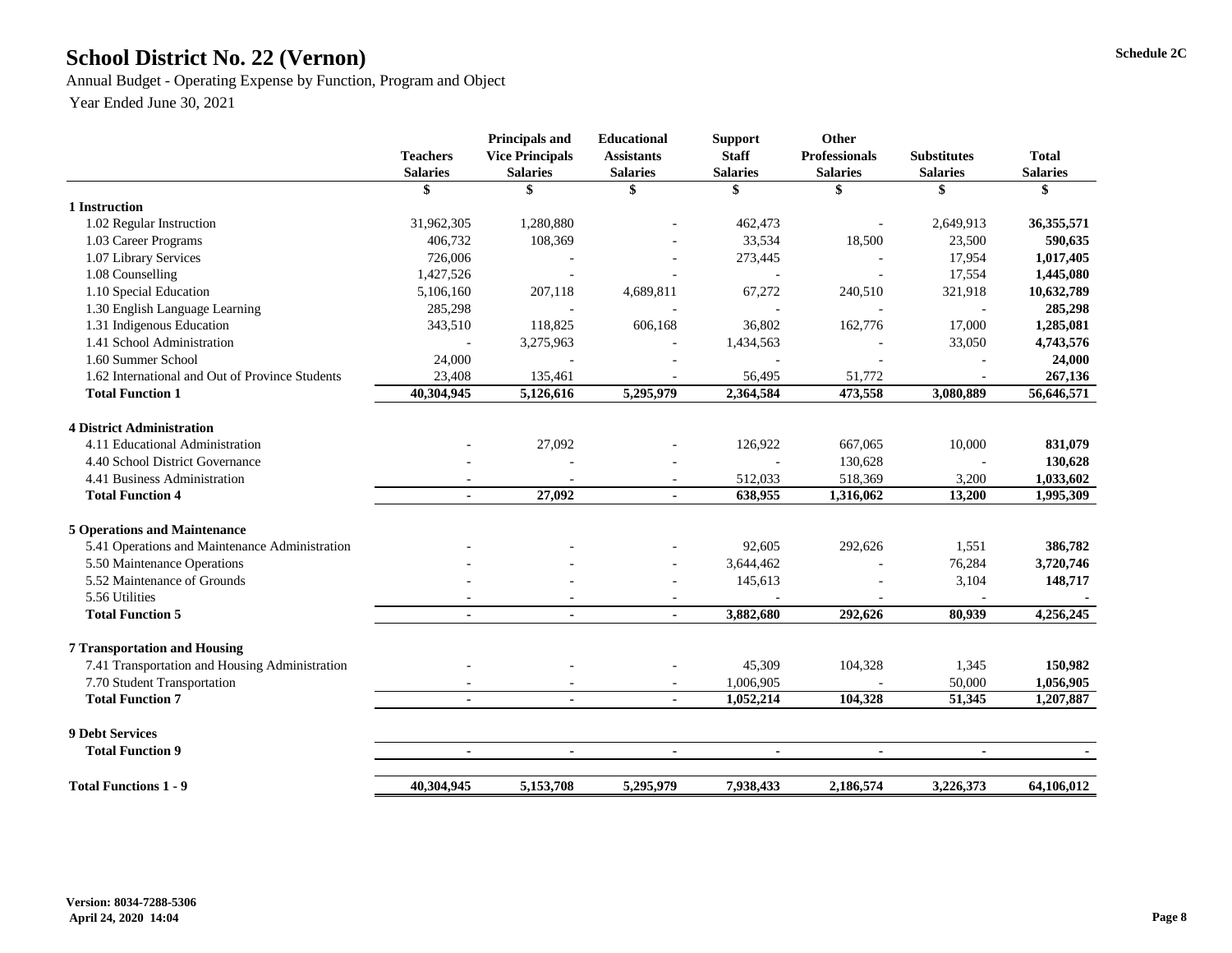# School District No. 22 (Vernon) Schedule 2C

Annual Budget - Operating Expense by Function, Program and Object

|                                                 | <b>Total</b>    | <b>Employee</b> | <b>Total Salaries</b> | <b>Services and</b> | 2021                 | 2020 Amended         |
|-------------------------------------------------|-----------------|-----------------|-----------------------|---------------------|----------------------|----------------------|
|                                                 | <b>Salaries</b> | <b>Benefits</b> | and Benefits          | <b>Supplies</b>     | <b>Annual Budget</b> | <b>Annual Budget</b> |
|                                                 | \$              | \$              |                       |                     |                      | \$                   |
| 1 Instruction                                   |                 |                 |                       |                     |                      |                      |
| 1.02 Regular Instruction                        | 36, 355, 571    | 8,718,480       | 45,074,051            | 999,524             | 46,073,575           | 44,156,435           |
| 1.03 Career Programs                            | 590,635         | 139,405         | 730,040               | 200,400             | 930,440              | 900,854              |
| 1.07 Library Services                           | 1,017,405       | 298,432         | 1,315,837             | 67,047              | 1,382,884            | 1,385,518            |
| 1.08 Counselling                                | 1,445,080       | 354,839         | 1,799,919             | 12,141              | 1,812,060            | 1,920,003            |
| 1.10 Special Education                          | 10,632,789      | 3,101,363       | 13,734,152            | 646,471             | 14,380,623           | 14,091,065           |
| 1.30 English Language Learning                  | 285,298         | 70,068          | 355,366               |                     | 355,366              | 366,020              |
| 1.31 Indigenous Education                       | 1,285,081       | 373,754         | 1,658,835             | 192,165             | 1,851,000            | 2,002,440            |
| 1.41 School Administration                      | 4,743,576       | 1,234,843       | 5,978,419             | 383,533             | 6,361,952            | 6,143,350            |
| 1.60 Summer School                              | 24,000          | 4,500           | 28,500                | 2,000               | 30,500               | 30,500               |
| 1.62 International and Out of Province Students | 267,136         | 62,891          | 330,027               | 534,277             | 864,304              | 5,276,328            |
| <b>Total Function 1</b>                         | 56,646,571      | 14,358,575      | 71,005,146            | 3,037,558           | 74,042,704           | 76,272,513           |
| <b>4 District Administration</b>                |                 |                 |                       |                     |                      |                      |
| 4.11 Educational Administration                 | 831,079         | 180,654         | 1,011,733             | 141,491             | 1,153,224            | 1,128,805            |
| 4.40 School District Governance                 | 130,628         | 9,073           | 139,701               | 108,700             | 248,401              | 237,055              |
| 4.41 Business Administration                    | 1,033,602       | 274,591         | 1,308,193             | 492,823             | 1,801,016            | 1,867,390            |
| <b>Total Function 4</b>                         | 1,995,309       | 464,318         | 2,459,627             | 743,014             | 3,202,641            | 3,233,250            |
| <b>5 Operations and Maintenance</b>             |                 |                 |                       |                     |                      |                      |
| 5.41 Operations and Maintenance Administration  | 386,782         | 91,924          | 478,706               | 160,955             | 639,661              | 630,089              |
| 5.50 Maintenance Operations                     | 3,720,746       | 998,613         | 4,719,359             | 1,922,200           | 6,641,559            | 6,578,260            |
| 5.52 Maintenance of Grounds                     | 148,717         | 60,616          | 209,333               | 95,381              | 304,714              | 287,033              |
| 5.56 Utilities                                  |                 |                 |                       | 2,062,026           | 2,062,026            | 2,035,038            |
| <b>Total Function 5</b>                         | 4,256,245       | 1,151,153       | 5,407,398             | 4,240,562           | 9,647,960            | 9,530,420            |
| <b>7 Transportation and Housing</b>             |                 |                 |                       |                     |                      |                      |
| 7.41 Transportation and Housing Administration  | 150,982         | 34,873          | 185,855               | 12,439              | 198,294              | 195,101              |
| 7.70 Student Transportation                     | 1,056,905       | 343,546         | 1,400,451             | 467,796             | 1,868,247            | 1,876,380            |
| <b>Total Function 7</b>                         | 1,207,887       | 378,419         | 1,586,306             | 480,235             | 2,066,541            | 2,071,481            |
| <b>9 Debt Services</b>                          |                 |                 |                       |                     |                      |                      |
| <b>Total Function 9</b>                         | $\blacksquare$  | $\blacksquare$  |                       |                     |                      |                      |
| <b>Total Functions 1 - 9</b>                    | 64,106,012      | 16,352,465      | 80,458,477            | 8,501,369           | 88,959,846           | 91,107,664           |
|                                                 |                 |                 |                       |                     |                      |                      |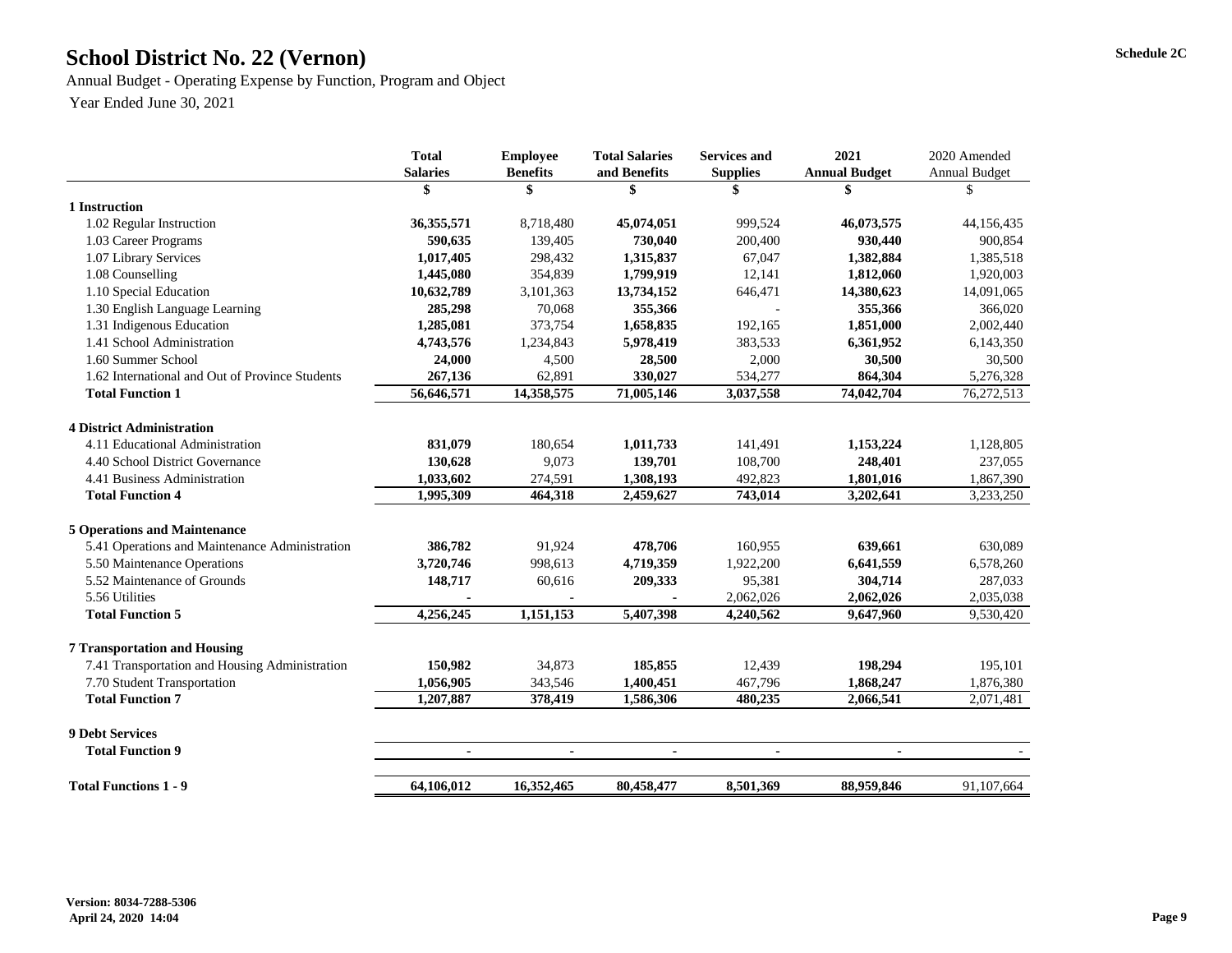# Annual Budget - Special Purpose Revenue and Expense

|                                                 | 2021                 | 2020 Amended         |
|-------------------------------------------------|----------------------|----------------------|
|                                                 | <b>Annual Budget</b> | <b>Annual Budget</b> |
|                                                 |                      | \$                   |
| <b>Revenues</b>                                 |                      |                      |
| <b>Provincial Grants</b>                        |                      |                      |
| Ministry of Education                           | 8,492,460            | 8,780,005            |
| <b>Other Revenue</b>                            | 3,075,000            | 3,915,000            |
| <b>Investment Income</b>                        | 33,362               | 15,000               |
| <b>Total Revenue</b>                            | 11,600,822           | 12,710,005           |
| <b>Expenses</b>                                 |                      |                      |
| Instruction                                     | 10,975,034           | 10,864,971           |
| <b>District Administration</b>                  |                      | 26,000               |
| <b>Operations and Maintenance</b>               | 144,182              | 848,496              |
| <b>Transportation and Housing</b>               | 203,288              | 186,788              |
| <b>Total Expense</b>                            | 11,322,504           | 11,926,255           |
| <b>Net Revenue (Expense)</b>                    | 278,318              | 783,750              |
| Net Transfers (to) from other funds             |                      |                      |
| <b>Tangible Capital Assets Purchased</b>        | (329, 956)           | (333,750)            |
| Other                                           | (10,000)             | (30,000)             |
| <b>Total Net Transfers</b>                      | (339, 956)           | (363,750)            |
| <b>Budgeted Surplus (Deficit), for the year</b> | (61, 638)            | 420,000              |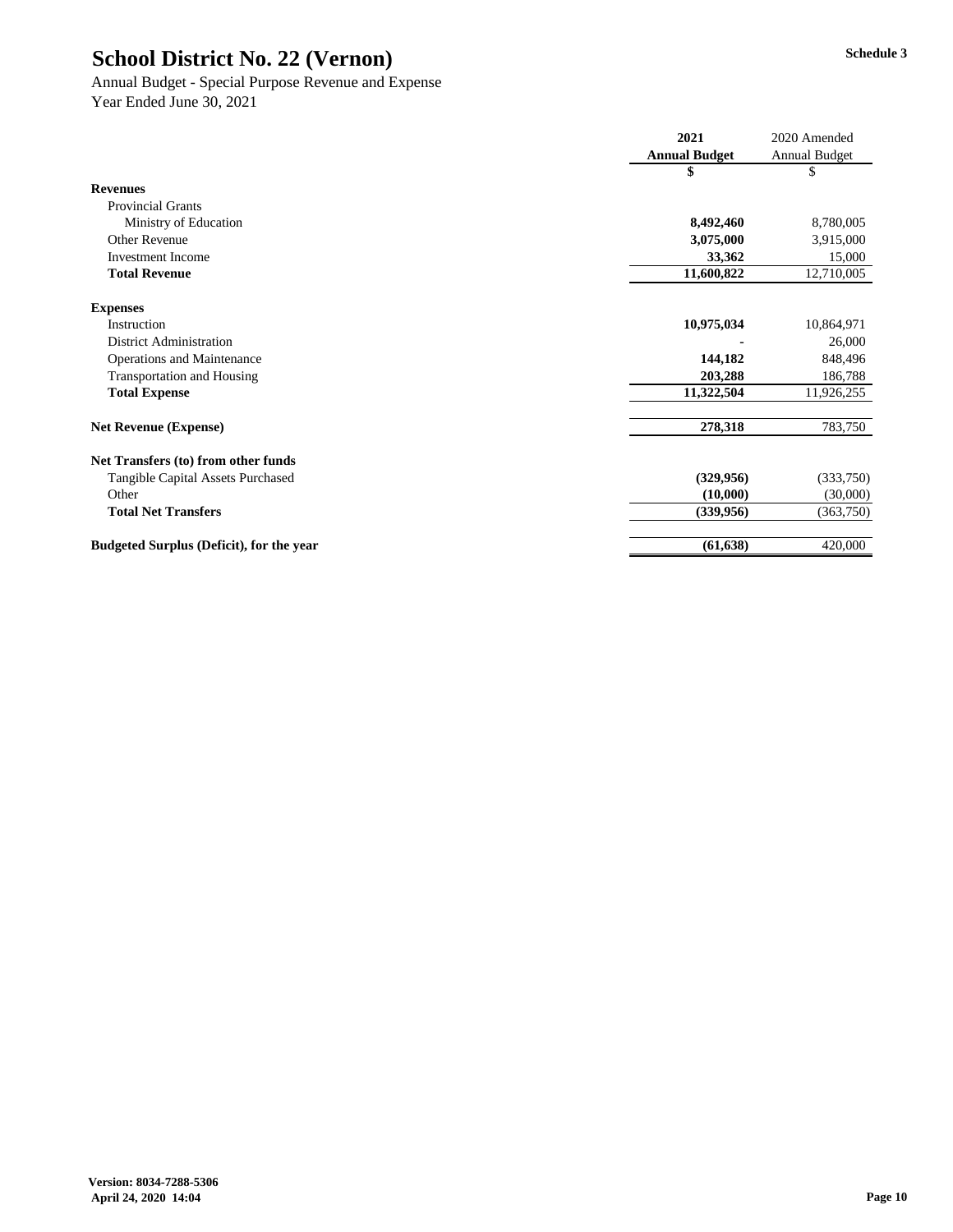# **Schedule 3A School District No. 22 (Vernon)**

#### Annual Budget - Changes in Special Purpose Funds

|                                                         | <b>Annual</b><br><b>Facility</b><br>Grant | <b>Learning</b><br>Improvement<br>Fund | <b>Scholarships</b><br>and<br><b>Bursaries</b> | <b>School</b><br>Generated<br><b>Funds</b> | <b>Related</b><br><b>Entities</b> | <b>Strong</b><br><b>Start</b> | Ready,<br>Set,<br>Learn  | <b>OLEP</b>    | <b>CommunityLINK</b>     |
|---------------------------------------------------------|-------------------------------------------|----------------------------------------|------------------------------------------------|--------------------------------------------|-----------------------------------|-------------------------------|--------------------------|----------------|--------------------------|
|                                                         | \$                                        |                                        |                                                | \$                                         |                                   | \$                            |                          | \$             |                          |
| Deferred Revenue, beginning of year                     |                                           |                                        | 409,070                                        | 975,909                                    |                                   |                               |                          |                |                          |
| <b>Add:</b> Restricted Grants                           |                                           |                                        |                                                |                                            |                                   |                               |                          |                |                          |
| Provincial Grants - Ministry of Education               | 356,510                                   | 309,422                                |                                                |                                            |                                   | 128,000                       | 34,300                   | 170,911        | 645,902                  |
| Other                                                   |                                           |                                        | 125,000                                        | 2,900,000                                  |                                   |                               |                          |                | $\overline{\phantom{a}}$ |
| <b>Investment Income</b>                                |                                           |                                        | 5,000                                          | 25,000                                     |                                   |                               |                          |                |                          |
|                                                         | 356,510                                   | 309,422                                | 130,000                                        | 2,925,000                                  |                                   | 128,000                       | 34,300                   | 170,911        | 645,902                  |
| Less: Allocated to Revenue                              | 356,510                                   | 309,422                                | 130,000                                        | 2,925,000                                  |                                   | 128,000                       | 34,300                   | 170,911        | 645,902                  |
| Deferred Revenue, end of year                           | $\sim$                                    | $\sim$                                 | 409,070                                        | 975,909                                    | $\sim$                            | $\blacksquare$                |                          | $\sim$         |                          |
| <b>Revenues</b>                                         |                                           |                                        |                                                |                                            |                                   |                               |                          |                |                          |
| Provincial Grants - Ministry of Education               | 356,510                                   | 309,422                                |                                                |                                            |                                   | 128,000                       | 34,300                   | 170,911        | 645,902                  |
| Other Revenue                                           |                                           |                                        | 125,000                                        | 2,900,000                                  | 50,000                            |                               |                          |                |                          |
| <b>Investment Income</b>                                |                                           |                                        | 5,000                                          | 25,000                                     | 3,362                             |                               |                          |                |                          |
|                                                         | 356,510                                   | 309,422                                | 130,000                                        | 2,925,000                                  | 53,362                            | 128,000                       | 34,300                   | 170,911        | 645,902                  |
| <b>Expenses</b>                                         |                                           |                                        |                                                |                                            |                                   |                               |                          |                |                          |
| Salaries                                                |                                           |                                        |                                                |                                            |                                   |                               |                          |                |                          |
| Teachers                                                |                                           |                                        |                                                |                                            |                                   |                               |                          | 23,978         |                          |
| Principals and Vice Principals                          |                                           |                                        |                                                |                                            |                                   |                               | $\sim$                   | 22,525         | $\sim$                   |
| <b>Educational Assistants</b>                           |                                           | 265,628                                |                                                |                                            |                                   | 80,174                        |                          | 19,871         |                          |
| <b>Support Staff</b>                                    |                                           |                                        |                                                |                                            |                                   | 4,000                         |                          |                | 7,372                    |
| Substitutes                                             | $\overline{\phantom{a}}$                  | 12,750                                 | $\overline{\phantom{a}}$                       |                                            |                                   |                               | $\sim$                   | 22,954         |                          |
|                                                         | $\overline{\phantom{0}}$                  | 278,378                                | $\overline{\phantom{a}}$                       | $\overline{\phantom{a}}$                   |                                   | 84,174                        | $\sim$                   | 89,328         | 7,372                    |
| <b>Employee Benefits</b>                                | $\overline{\phantom{a}}$                  | 51,044                                 |                                                |                                            |                                   | 25,774                        | $\overline{\phantom{a}}$ | 18,126         | $\sim$                   |
| Services and Supplies                                   | 26,554                                    | $\overline{\phantom{a}}$               | 130,000                                        | 2,925,000                                  | 85,000                            | 18,052                        | 34,300                   | 63,457         | 638,530                  |
|                                                         | 26,554                                    | 329,422                                | 130,000                                        | 2,925,000                                  | 85,000                            | 128,000                       | 34,300                   | 170,911        | 645,902                  |
| <b>Net Revenue (Expense) before Interfund Transfers</b> | 329,956                                   | (20,000)                               | $\sim$                                         | $\sim$                                     | (31, 638)                         | $\sim$                        | $\sim$                   | $\sim$         | $\sim$                   |
| <b>Interfund Transfers</b>                              |                                           |                                        |                                                |                                            |                                   |                               |                          |                |                          |
| Tangible Capital Assets Purchased                       | (329, 956)                                |                                        |                                                |                                            |                                   |                               |                          |                |                          |
| Other                                                   |                                           | 20,000                                 | $\overline{\phantom{0}}$                       |                                            | (30,000)                          | $\overline{\phantom{a}}$      |                          |                |                          |
|                                                         | (329, 956)                                | 20,000                                 | $\overline{\phantom{0}}$                       | $\sim$                                     | (30,000)                          | $\overline{\phantom{a}}$      | $\sim$                   | $\overline{a}$ |                          |
| <b>Net Revenue (Expense)</b>                            | $\sim$                                    | $\sim$                                 | $\sim$                                         | $\sim$                                     | (61, 638)                         | $\sim$                        | $\sim$                   | $\sim$         | $\sim$ 10 $\,$           |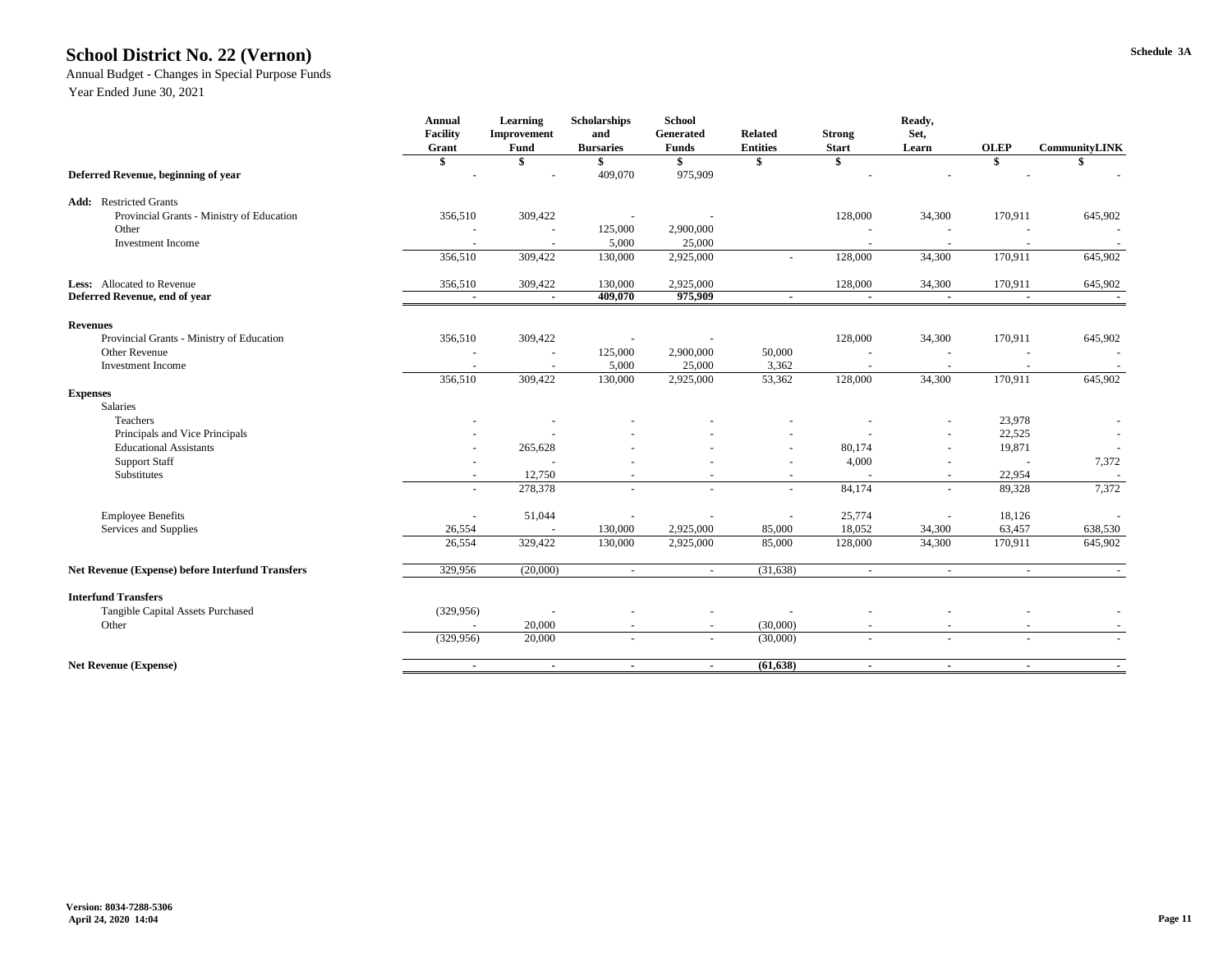#### **Schedule 3A School District No. 22 (Vernon)**

#### Annual Budget - Changes in Special Purpose Funds

|                                                         | <b>Classroom</b><br><b>Enhancement</b><br><b>Fund - Overhead</b> | <b>Classroom</b><br><b>Enhancement</b><br><b>Fund - Staffing</b> | <b>Classroom</b><br><b>Enhancement</b><br><b>Fund - Remedies Transportation</b> | <b>First Nation</b><br><b>Student</b> | <b>Mental</b><br>Health<br>in Schools | <b>Changing</b><br><b>Results for</b><br><b>Young Children</b> | <b>TOTAL</b>        |
|---------------------------------------------------------|------------------------------------------------------------------|------------------------------------------------------------------|---------------------------------------------------------------------------------|---------------------------------------|---------------------------------------|----------------------------------------------------------------|---------------------|
|                                                         | \$                                                               |                                                                  |                                                                                 |                                       |                                       |                                                                | \$                  |
| Deferred Revenue, beginning of year                     |                                                                  |                                                                  |                                                                                 |                                       |                                       |                                                                | 1,384,979           |
| <b>Restricted Grants</b><br>Add:                        |                                                                  |                                                                  |                                                                                 |                                       |                                       |                                                                |                     |
| Provincial Grants - Ministry of Education               | 696,607                                                          | 5,710,987                                                        | 199,530                                                                         | 203,288                               | 28,500                                | 8,503                                                          | 8,492,460           |
| Other<br><b>Investment Income</b>                       |                                                                  |                                                                  |                                                                                 |                                       |                                       |                                                                | 3,025,000<br>30,000 |
|                                                         | 696,607                                                          | 5,710,987                                                        | 199,530                                                                         | 203,288                               | 28,500                                | 8,503                                                          | 11,547,460          |
| <b>Less:</b> Allocated to Revenue                       | 696,607                                                          | 5,710,987                                                        | 199,530                                                                         | 203,288                               | 28,500                                | 8,503                                                          | 11,547,460          |
| Deferred Revenue, end of year                           |                                                                  |                                                                  |                                                                                 |                                       |                                       |                                                                | 1,384,979           |
| <b>Revenues</b>                                         |                                                                  |                                                                  |                                                                                 |                                       |                                       |                                                                |                     |
| Provincial Grants - Ministry of Education               | 696,607                                                          | 5,710,987                                                        | 199,530                                                                         | 203,288                               | 28,500                                | 8,503                                                          | 8,492,460           |
| <b>Other Revenue</b>                                    |                                                                  |                                                                  |                                                                                 |                                       |                                       |                                                                | 3,075,000           |
| <b>Investment</b> Income                                |                                                                  |                                                                  |                                                                                 |                                       |                                       |                                                                | 33,362              |
|                                                         | 696,607                                                          | 5,710,987                                                        | 199,530                                                                         | 203,288                               | 28,500                                | 8,503                                                          | 11,600,822          |
| <b>Expenses</b><br>Salaries                             |                                                                  |                                                                  |                                                                                 |                                       |                                       |                                                                |                     |
| Teachers                                                |                                                                  | 4,584,928                                                        |                                                                                 |                                       |                                       |                                                                | 4,608,906           |
| Principals and Vice Principals                          | 13,071                                                           |                                                                  |                                                                                 |                                       |                                       |                                                                | 35,596              |
| <b>Educational Assistants</b>                           | 262,199                                                          |                                                                  |                                                                                 |                                       |                                       | 1,500                                                          | 629,372             |
| <b>Support Staff</b>                                    | 23,736                                                           |                                                                  |                                                                                 | 60,796                                |                                       |                                                                | 95,904              |
| Substitutes                                             | 257,508                                                          |                                                                  | 159,624                                                                         |                                       | 11,000                                | 3,200                                                          | 467,036             |
|                                                         | 556,514                                                          | 4,584,928                                                        | 159,624                                                                         | 60,796                                | 11,000                                | 4,700                                                          | 5,836,814           |
| <b>Employee Benefits</b>                                | 140,093                                                          | 1,126,059                                                        | 39,906                                                                          | 26,056                                | 2,500                                 |                                                                | 1,429,558           |
| Services and Supplies                                   |                                                                  |                                                                  |                                                                                 | 116,436                               | 15,000                                | 3,803                                                          | 4,056,132           |
|                                                         | 696,607                                                          | 5,710,987                                                        | 199,530                                                                         | 203,288                               | 28,500                                | 8,503                                                          | 11,322,504          |
| <b>Net Revenue (Expense) before Interfund Transfers</b> | $\sim$                                                           | $\overline{\phantom{a}}$                                         | $\sim$                                                                          | $\blacksquare$                        | $\overline{\phantom{a}}$              | $\sim$                                                         | 278,318             |
| <b>Interfund Transfers</b>                              |                                                                  |                                                                  |                                                                                 |                                       |                                       |                                                                |                     |
| Tangible Capital Assets Purchased                       |                                                                  |                                                                  |                                                                                 |                                       |                                       |                                                                | (329, 956)          |
| Other                                                   |                                                                  |                                                                  |                                                                                 |                                       |                                       |                                                                | (10,000)            |
|                                                         | $\overline{\phantom{0}}$                                         | $\overline{\phantom{a}}$                                         | $\overline{\phantom{a}}$                                                        | $\overline{\phantom{a}}$              |                                       | $\sim$                                                         | (339, 956)          |
| <b>Net Revenue (Expense)</b>                            | $\blacksquare$                                                   | $\sim$                                                           | $\sim$                                                                          | $\blacksquare$                        | $\sim$                                | $\sim$                                                         | (61, 638)           |
|                                                         |                                                                  |                                                                  |                                                                                 |                                       |                                       |                                                                |                     |